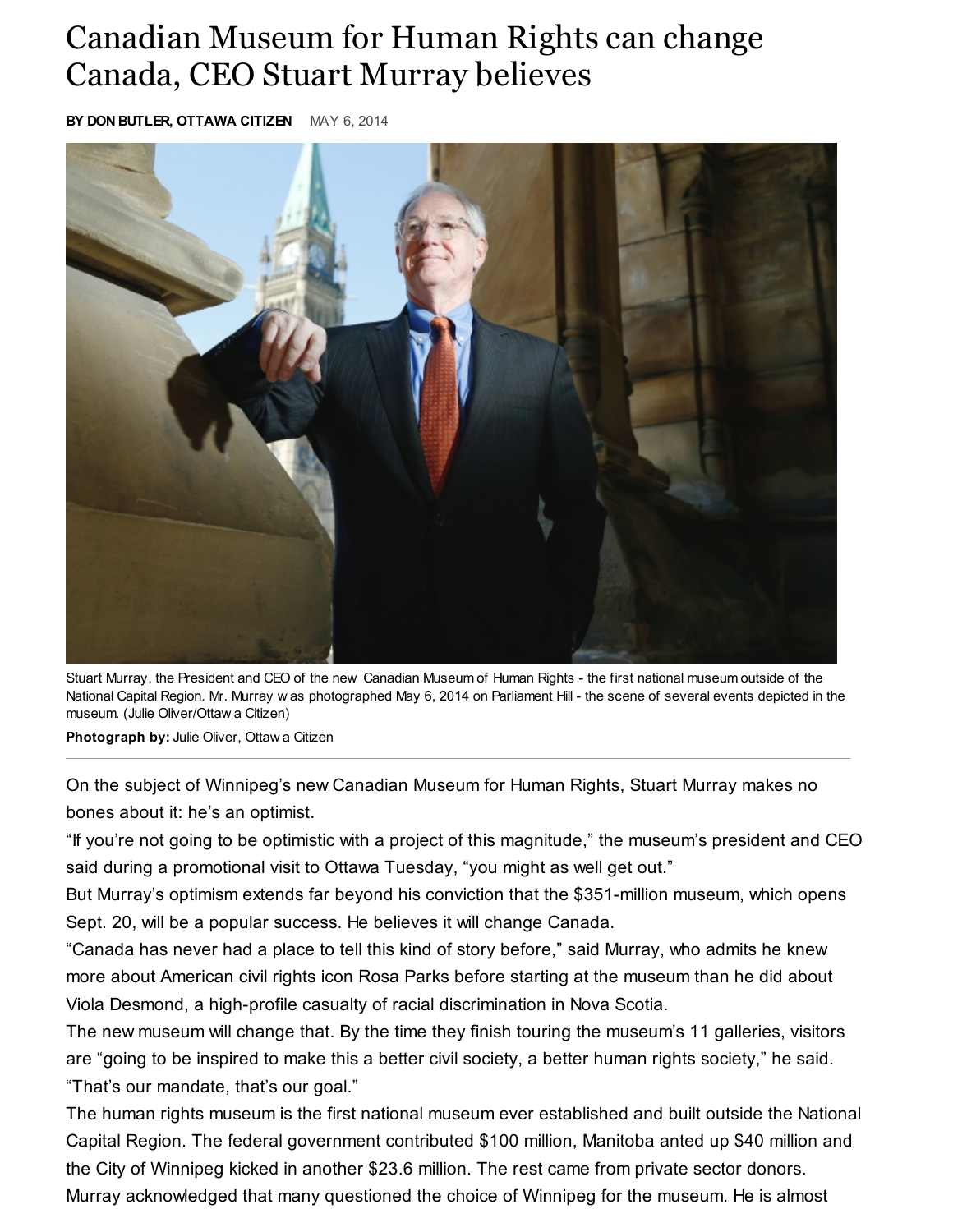aggressively unapologetic.

"There's such a rich history in Manitoba around human rights stories that it is a natural home for the Canadian Museum for Human Rights," he said. Think of Riel and the Métis, the Winnipeg general strike, the battle for French-language schools.

But will people make the long journey to Winnipeg to visit the museum? The CEO has no doubt. For one thing, the building – designed by American architect Antoine Predock – looks stunning. As with Frank Gehry's Guggenheim Museum in Bilbao, Spain, people will come "because of the spectacular architecture," said Murray, who calls the museum a "once in a generation project." One independent estimate projected 250,000 annual visitors. "We feel very comfortable with that number," Murray said.

As befits a museum dedicated to human rights, its building will be the most accessible in North America "and maybe beyond," he said, supplanting the Smithsonian museums in Washington. "Everyone's going to have the same experience in this museum," Murray said.

Thanks to new technologies, those with disabilities "will have the same experience as those who have sight, those who are able to hear, those who are not in a chair.

The museum has endured its share of controversy. Some in the Ukrainian-Canadian community, for example, fear the prominence given to the Holocaust by the museum could overshadow the Holodomor, the famine caused by Joseph Stalin that killed up to 7.5 million Ukrainians in 1932-33. Murray dismissed that as "one person's opinion" and called the criticism unfounded, though the museum has just made an addition to the Holodomor exhibit "because we think it's the right thing to do."

There will always be some people who disagree with the museum's decisions, he said, but "we have followed a very robust, very studied approach, using outside academics to peer review processes.

"We're very confident of the process we've gone through. People may disagree, but that's what we're trying to encourage. That starts the debate."

People are passionate about human rights, Murray said. "We want to be able to take that passion and turn it into a passionate conversation. As long as there's a conversation, good things can happen."

In Winnipeg, a city with new swagger, the Canadian Museum for Human Rights is one of those good things.

[dbutler@ottawacitizen.com](mailto:dbutler@ottawacitizen.com)

twitter.com/ButlerDon

© Copyright (c) The Ottawa Citizen

extending the contract of the contract of the contract of the contract of the contract of the contract of the contract of the contract of the contract of the contract of the contract of the contract of the contract of the